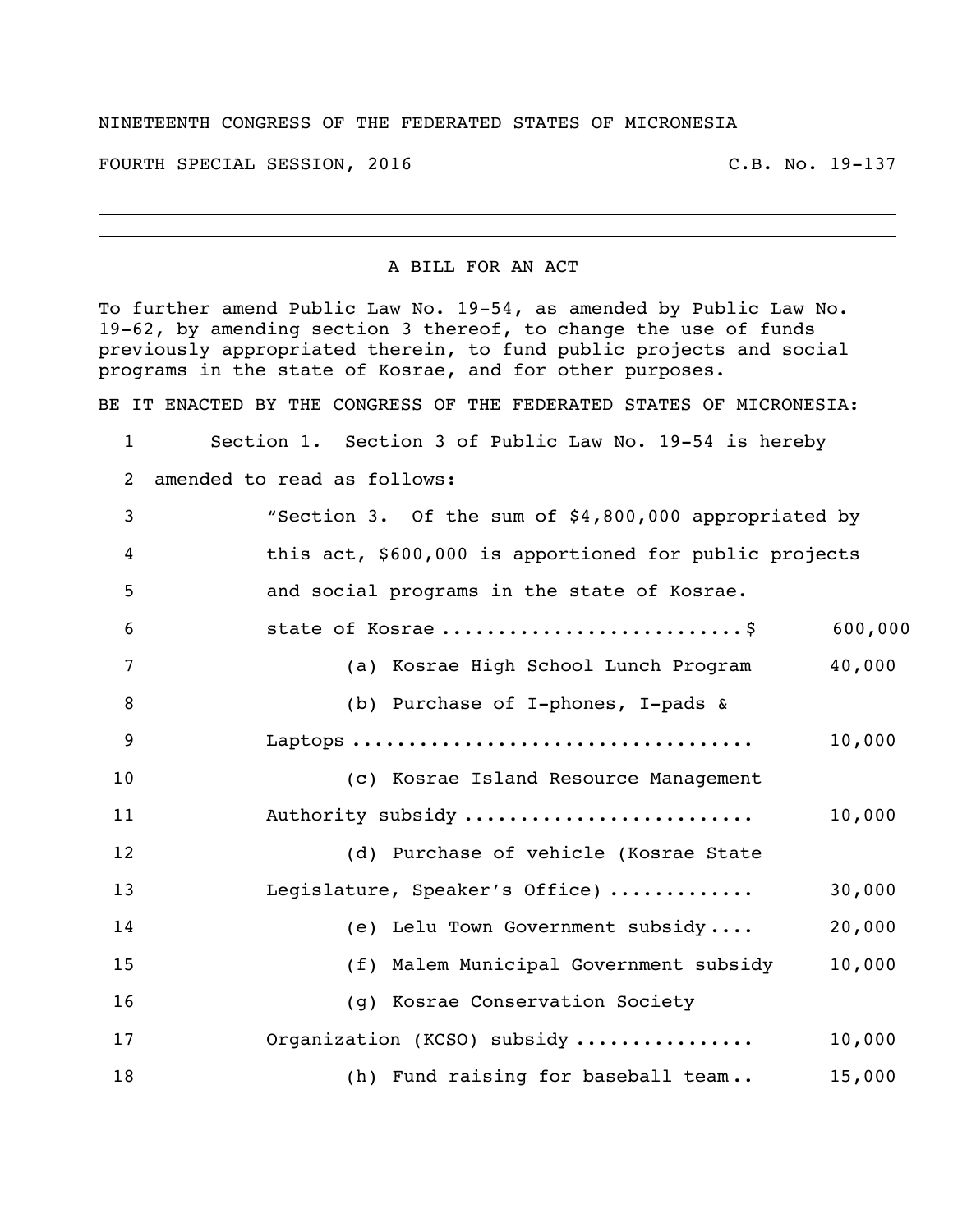C.B. No. 19-137

| $\mathbf{1}$ | 5,000<br>(i) Kosrae Chamber of Commerce subsidy \$    |
|--------------|-------------------------------------------------------|
| 2            | (j) Malem Multi-purpose building                      |
| 3            | 20,000                                                |
| 4            | 10,000<br>(k) Tafunsak Cook House renovation          |
| 5            | 10,000<br>$(1)$ G-14 fund raising                     |
| 6            | (m) Kosrae Office of the Attorney                     |
| 7            | General subsidy<br>10,000                             |
| 8            | 5,000<br>(n) Kosrae Special Parent Network            |
| 9            | 10,000<br>(o) Utwa Farmers Association subsidy        |
| 10           | (p) Kosrae Department of Health                       |
| 11           | staff development<br>15,000                           |
| 12           | (q) Kosrae State Legislature                          |
| 13           | staff development<br>15,000                           |
| 14           | (r) Kosrae Xavier High School students                |
| 15           | tuition and related costs<br>10,000                   |
| 16           | 20,000<br>$(s)$ Law School scholarship                |
| 17           | 5,000<br>(t) Malem municipality drainage              |
| 18           | (u) Yekula project<br>20,000                          |
| 19           | 10,000<br>(v) Kosrae Island Veterans Association      |
| 20           | $(w)$ [Fishing projects 100,000]                      |
| 21           | Tafunsak Municipal heavy equipment purchase<br>15,000 |
| 22           | $(x)$ [Agriculture projects 100,000]                  |
| 23           | KIRMA matching fund<br>15,000                         |
| 24           | $(y)$ [Road maintenance 100,000]                      |
| 25           | 10,000<br>Tofol Day Care Center                       |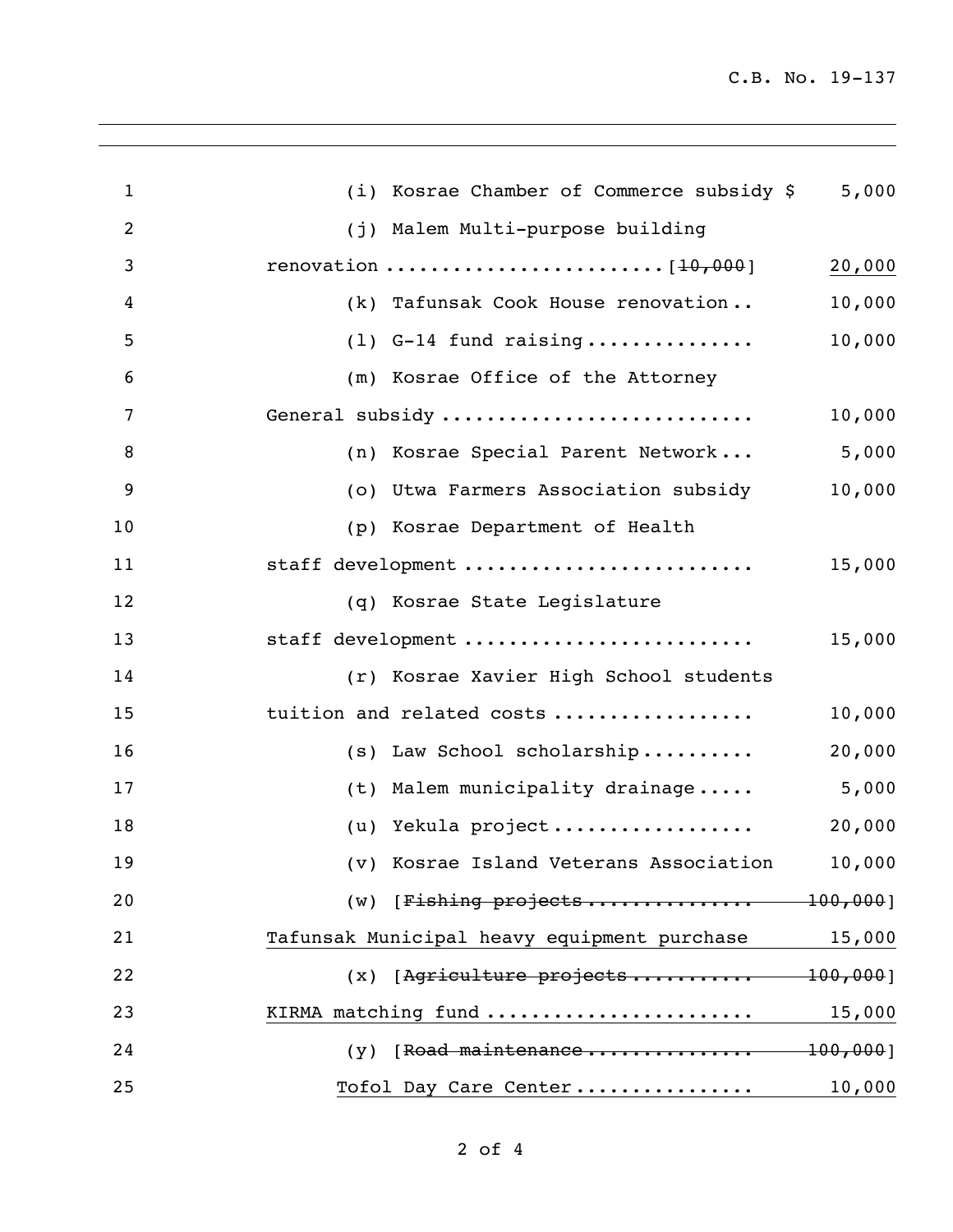| $\mathbf{1}$   | Kosrae Women Association\$<br>(z)                      | 25,000 |
|----------------|--------------------------------------------------------|--------|
| $\overline{2}$ | (aa) Yelum Drainage Improvement                        | 6,000  |
| 3              | (ab) Inpea farmroad improvement/completion             | 7,000  |
| 4              | Kosrae State Legislature subsidy<br>(ac)               | 12,000 |
| 5              | Yewak farmroad improvement<br>(ad)                     | 20,000 |
| 6              | Sripunyot water system improvement<br>(ae)             | 2,000  |
| 7              | Tafunsak Multipurpose building<br>(a <sup>f</sup> )    | 10,000 |
| 8              | Kosrae Cultural Day activities/awards<br>(aq)          | 20,000 |
| 9              | Tafunsak drainage project<br>(ah)                      | 40,000 |
| 10             | Mutunte water system improvement<br>(ai)               | 12,000 |
| 11             | Kosrae taro flour company subsidy<br>(a <sub>1</sub> ) | 12,000 |
| 12             | (ak) Kosrae banana and breadfruit chips                |        |
| 13             | production                                             | 12,000 |
| 14             | (al) Malem piggery project                             | 5,000  |
| 15             | Utwa fishermen association<br>$(\text{am})$            | 8,000  |
| 16             | James R. Palsis Marine Park subsidy<br>(an)            | 29,000 |
| 17             | Pelyuul water system improvement<br>(a)                | 12,000 |
| 18             | Yeseng water system improvement.<br>(ap)               | 13,000 |
| 19             | (aq) Utwa farmers association                          | 5,000" |
| 20             |                                                        |        |
| 21             |                                                        |        |
| 22             |                                                        |        |